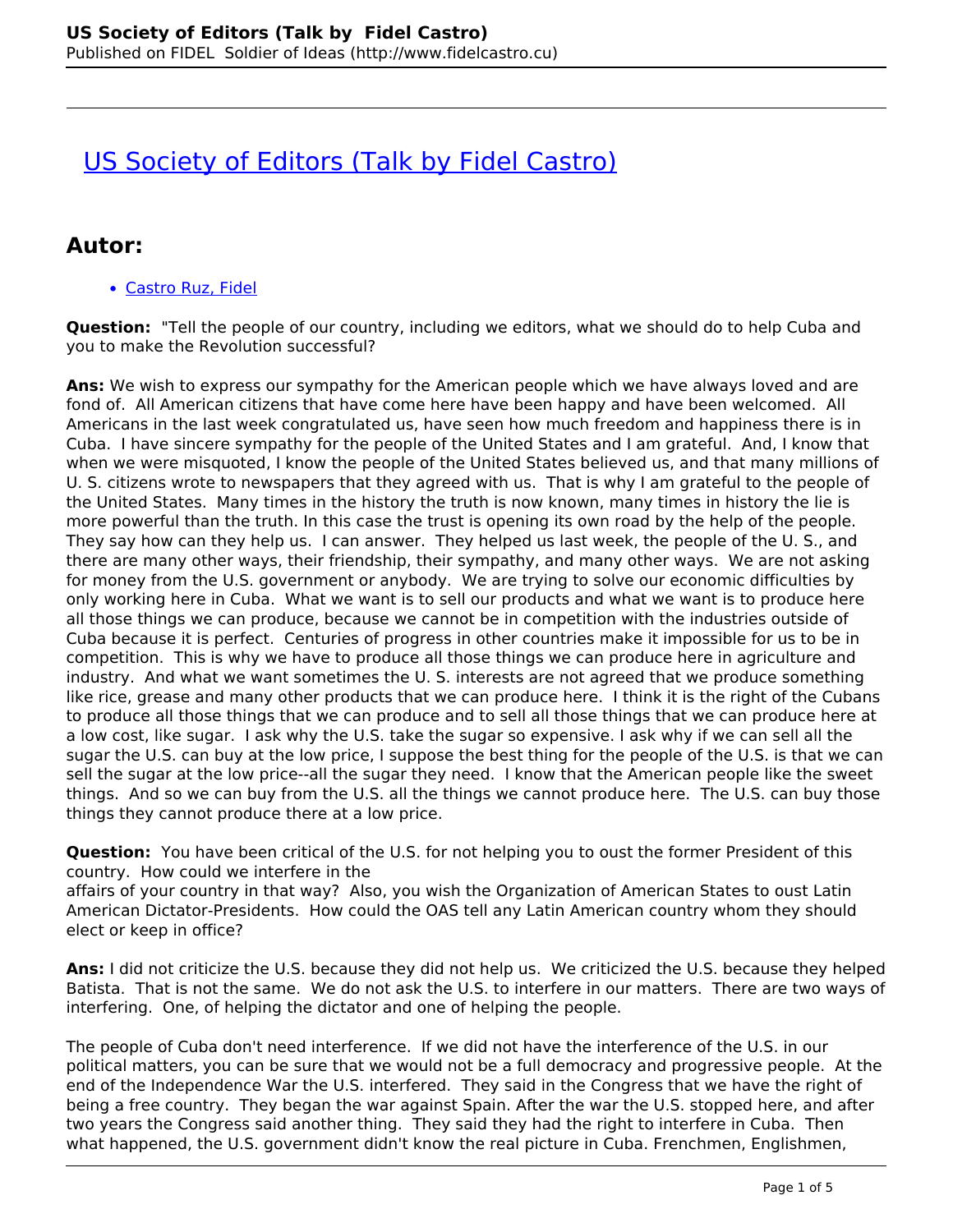#### **US Society of Editors (Talk by Fidel Castro)** Published on FIDEL Soldier of Ideas (http://www.fidelcastro.cu)

they came here, and who were their friends? Those who knew how to speak English, those who lived in the city. Not the patriots. The patriots were countrymen like those men that you see here. And those that had been friends of the Spanish began to seek the friendship of the U.S., as they signed the Platt Amendment. As the U.S. could interfere here in Cuba, when there was no good government, Cubans could not do anything because they were afraid the U.S. would interfere again and they would lose freedom. So, the people of Cuba got accustomed to bad government and accustomed to other bad things, like waiting for the U.S. to solve the difficulties. Cuban lost their own confidence and for more than 30 years supported bad government because they were afraid of the United States. In 1933 when a dictator was thrown away there was established a Revolutionary Government; three months after Jefferson Caffery the Ambassador of the U.S. here in Cuba, and you can read this in the U.S. memory, it is not my invention. Do you know that you publish every 25 years those questions on white paper -- you know, you can read it. Jefferson Caffery helped Batista to take the power by force and we have Batista here for 11 years.

After the last war the democratic nations were speaking of democracy, human rights, all those things; they speak to the poor people of wonderful reams of freedom and liberty, that in the future the rights of the people will be guaranteed by the U.N. and democratic people -- and then the dictators were afraid--but not for a long time. When they saw it was a lie, they saw it was illusion of the people, dictators came back. And so after 8 years Batista came back again and there was no revolution in Cuba, some change, constitutional government, not to much honest government. They began to take a lot of money every year, and after a year civilian government was discredited. And then, Batista, whose soldiers and whose officers were already in the army, he came with his friends and went to Columbia and everybody saluted him and the 7 years that followed were terrible. Worse than Germany.

Cubans are sensible and noble people. They do not like war and blood and there were 7 years of terrible things, torture, crimes of all sorts.

You can ask the people, the children, from ten years, those of three years can tell you the history of Cuba.

There was a pact made with the Constitutional Government. But, this government changed, we had here a dictatorship, a man with a group of angsters, that is not the majority of the people, and interested people with Batista began to govern. And the U.S., because there was a pact, began to send tanks, airplanes, guns, arms, and military missions here to Cuba. I don't want to seek hate against the U.S. You ask me and the only thing I want to tell is the truth. I want to be courteous, but I want to tell the truth. And they sent a lot of arms. Batista made the soldiers believe that the U.S. was helping him. He used the arms, not for continental defense, but to kill Cubans, people of all kinds, and the soldiers believed the U.S. was helping Batista. It is true that one year before the U.S. stopped. That is true because many people wrote about this. It was something like a rectification. But war criminals, those that were the worse like Masferrer, Laurent, and many others are now in the U.S., living with a lot of money, conspirating, buying arms in the U.S. And we are not afraid at all. We would like them to come -- we would help them to come. If they want, we will give them the ship. They don't need to hide, it is not necessary. The truth is that when we finished the war we said to the people, don't kill anybody, or don't burn the houses. That is not civilized. We are going to send them to trial and punish them and that is what we did. During all the war we never killed any prisoners of war. The Red Cross knows that we always sent them again to the enemy

lines. Nevertheless, Batista always killed the prisoners, always tortured them. But we said when the war finished that we will make justice with war criminals. We told the people don't kill them, we will punish them. Then we began to punish the war criminals, not all of them, we could not kill them because there are thousands of war criminals. But we are punishing the worst war criminals. It is logical that the U.S., where the people

have never lived under tyranny, they do not know what it is to be afraid for 7 years, to be afraid that your husband or son, friend, will be killed. In the U.S. they did not know that those terrible war criminals during the night would take people from their houses, killing them after torture. As the U.S. doesn't know what is tyranny, and what they do know they have seen in the cinema, read in history and in novels, then they hear speak of those war criminals as they heard speak of the Roman people that killed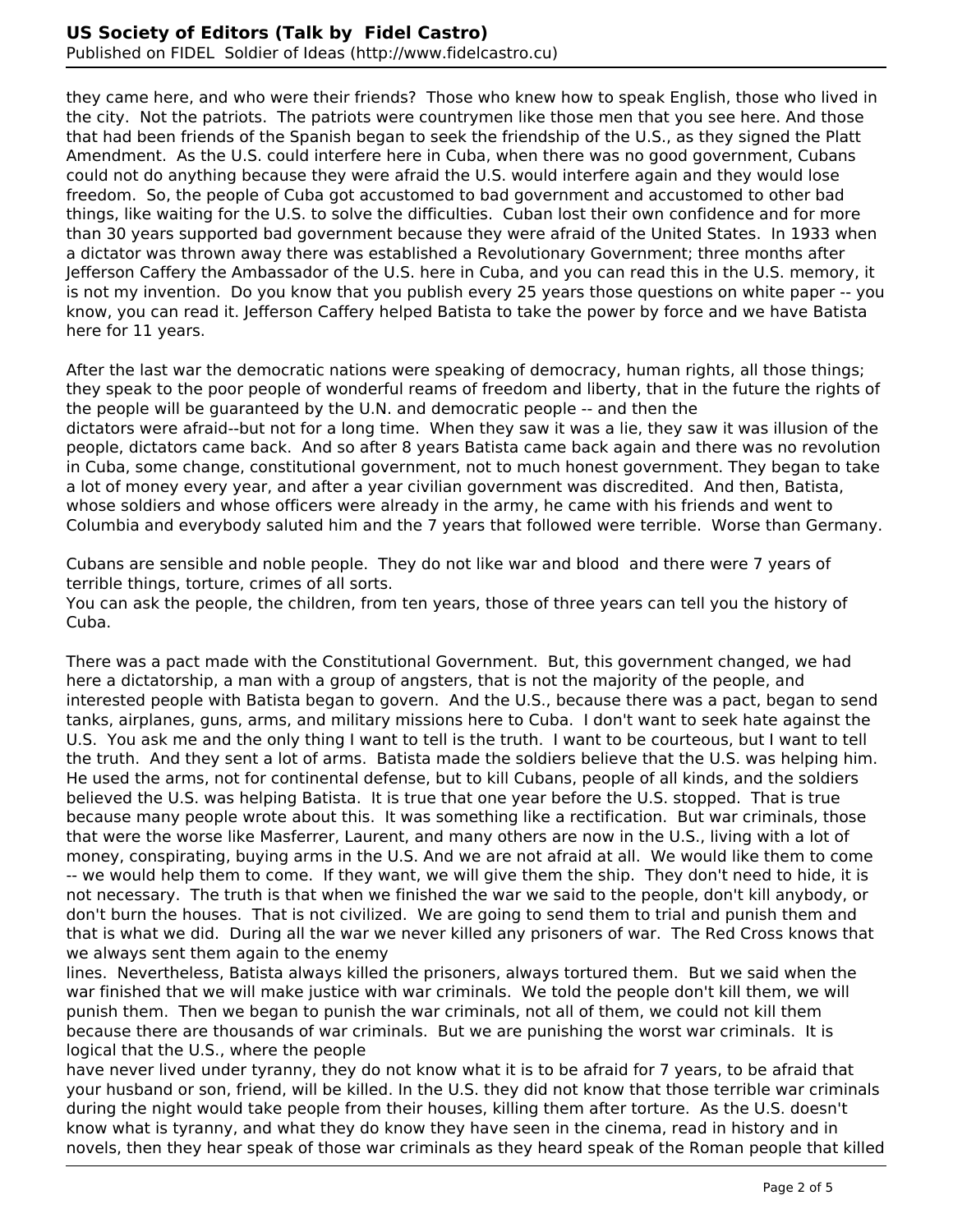the Christians in the beginning. Many of you have seen the picture of the first Christians who were killed in Roma. Well, you see, but you don't feel real, you feel about that thing as a far thing and you don't become angry when you see the picture of one Christian that was killed in that time. And this is the same thing that happened here. Many of you don't know what happened here in Cuba, and when you know nothing about that, about the fear that happened a long time ago, that is why it is not easy to understand why we punish those war criminals. Like the U.S. punished those German criminals, those Japanese criminals. Because when the Americans went to Italy in the last war a group of U.S. soldiers were captured by the Germans and were killed. When the U.S., after the war, took the German generals and those who killed the Americans were sent to trial and were executed. You do not have the same rights that we have because you were in a war between nations, with Germany, there was no tradition about that. There was no law before and you punished your enemies that were not U.S. citizens. Well, we were here punishing Cuban citizens that were against Cubans, and against Cuban law, because we have more right to punish those war criminals that the U.S. has to punish war criminals in Germany and Italy. And that is why it is not easy for the U.S. to understand, but they have a way to understand. Do you want to know what tyranny is? Why don't you go to live in Santo Domingo for about six months.

**Question:** What is the percentage of the gross that will be for government. And how will that keep American racketeers out?

**Ans:** In the first place, we have not decided how much they are going to pay. If it will be the same quantity each week or a percentage, we don't

know how much. On the question of the gangsters, well, gangsters are powerful, but we do not want gangsters here. Gangsters have been powerful in the past, well, we will fight against them.

**Question:** Elections - Do you have plans for Constitutional Convention?

**Answer:** No, because if we do that the people are going to think that we want to stay here a long time without free elections. We are in the first place democratic people; in the second place we would never like to be in any place the people would not agree; third place, we are sure of the victory in any election. Do you know what a survey is? The survey is an American invention, a good invention, and by that we can know how many people are with us. And it is not necessary to have a constitutional convention. The next thing will be general elections, I believe with the Constitution of 1940. Because in any place where the Government wants to be a long time without free elections because they have no people, they begin to make inventions, planning ways of being a lot of time there, and we are not in that case.

**Question;** Are the electoral laws going to be changed?

**Ans:** Of course, we will try to improve the system so that democracy will be here in politics. People used to buy votes, spend money, using power to win the election, we are not in that case. We want to improve our electoral system of election.

**Question:** You would like us to extradite these people that were your political enemies, but we have had a tradition of reverence for political refugees. How can you, as a lawyer, determine which are good political refugees and which are not.

Ans: It depends what happened in the first place that I have not a lot of faith in these things. In the first place, you can know who is a criminal, who is a robber, it is not difficult, because as you know it is a tradition for many governments to rob, kill and they go away. Sometimes the U.S. when they don't like somebody they say "No, you cannot come," and when they want they say "Yes, you can come." For example, the U.S. didn't accept Perez Jimenez and other dictators when they wanted to go to the U.S., the State Department said "No." Why do you accept Masferrer, who is one of the worst criminals any country has every seen. Masferrer was not military, he had a personal group of several hundreds of criminals that he took from the prisons, those men killed children, they burned houses, they robbed the businessmen, everybody. Why the U.S. doesn't ask "well, you have the right of reaching him." Can we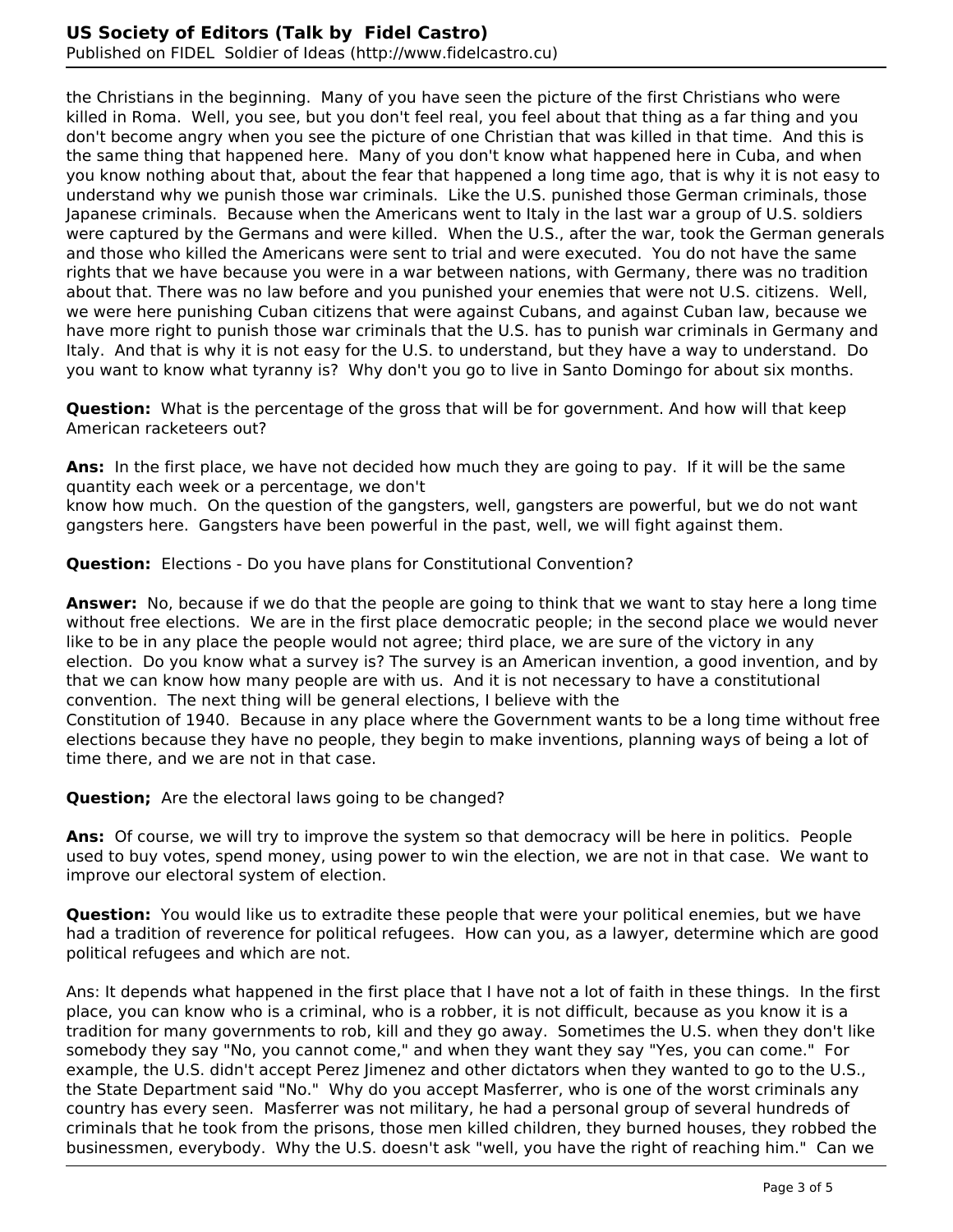Cubans think this is a friendship action for Cuba? Would you like that a terrible criminal come here, some spy, well if you want we would be very helpful, and send him to the U.S. and this would be a way of helping this friendship between Cuba and the U.S. What we will do if a criminal comes here? We will take him and put him in prison and send him to the U.S. to be punished. Would you like to help us to catch Masferrer?

I want you to know that hundreds, thousands of Cubans, would gladly go to kill Masferrer or Batista, but we do not permit that. We want to be respectful of the law of the other countries. You know what Trujillo would do, he would send his men to kill people anyplace, but we will never permit that. If it is done, it is not because I would allow and I would punish that person. I think the State Department is working in a legal procedure to expedite Masferrer, but I have not a lot of faith.

**Question:** What is your opinion of the U.S. foreign policy towards Cuba since you came?

**Ans:** I am not an American citizen, I have no right to speak about the political situation. But if you ask me about Cuba, I think now it is not a bad policy. This time I think the U.S. government sent a good Ambassador. Everybody says he is a good Ambassador and I feel the attitude is not against us politically. Really the official policies as I think now and observe is of friendship. Also, we are waiting to see what happens to the price of sugar.

**Question:** I think we would like to take back some impressions of the progress that you are making on organizing the new government, particularly -- are you finding any difficulties getting competent people in your

administration?

Ans: The government is not an easy job, this work, administration, many things happen. For example, new people, intelligent people, capacitated, what does matter is that they will learn in the process. If someone seeks employment, everybody asks "who is he?" "Is it a Batista friend that comes after the victory?" Sometimes there are some people that are intelligent people but not revolutionary history and you have to be quiet and careful with public opinion, because public opinion is very sensible--to people that are coming to win some position that were in business or friendship with Batista. Now we only have a small part to pay the men. It is so difficult, and another difficulty is that there are many interest because government permitted many things. For example in the beach, you need beaches for the people, there are a million inhabitants. The best beaches are taken, many houses are there. You try to find a beach for the people, you have to fight many interests. Many houses in the beaches, and other things are in the same way. These were created by the bad government, but we are convincing the people that that is not right, that we have the duty of helping the people, because if we don't carry this job forward all the Cubans are going to loose.

**Question:** Does your government have any plans to restore sugar production to level of European war?

**Ans:** Well, it depends on several things. What we want is to produce at a low price because in those years, during the Batista government, Batista stopped our production for a good price and what happened was that everybody began to seek sugar cane and to produce sugar cane. (can't understand what follows......)

We will try to improve the sugar industry, to sell at the low price. Why doesn't the U.S. citizen protest against the high price of sugar? Some of you belong to the South of the U.S. If we can produce sugar better than you, and you can produce another thing better than us, you produce that thing and we produce sugar, and do business.

**Question:** Can you estimate when the Election will be held?

**Ans:** Yes, in about two years. People want this